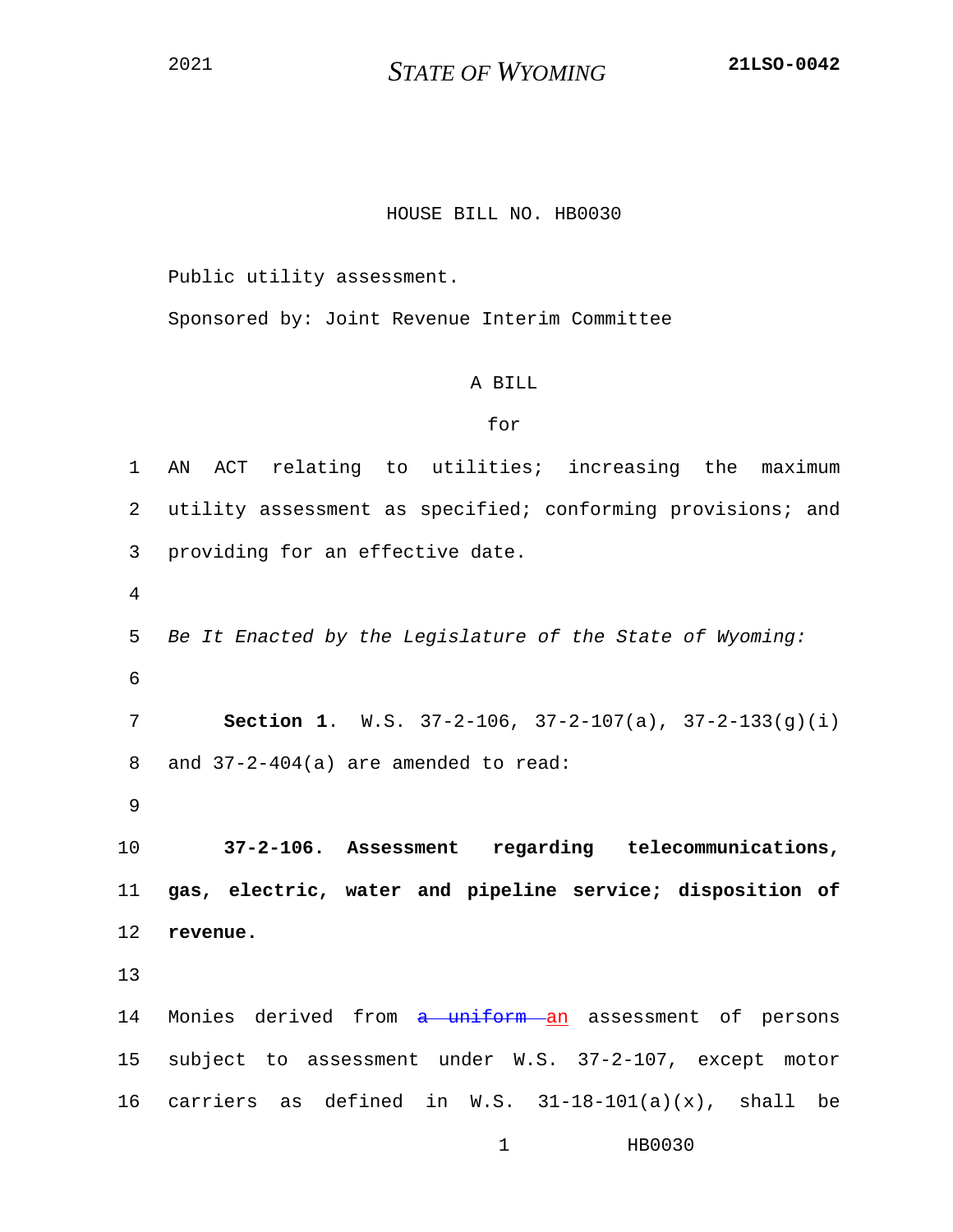1 credited to the public service commission account for the 2 purpose of defraying administrative expenses of the 3 commission with respect to the persons assessed. At each 4 regular session, the state legislature shall, under the 5 budget provisions of Wyoming budget law, determine the 6 amount to be collected. It shall be the duty of the 7 director of the revenue department to ascertain and collect 8 the proportional amount of the approved biennial budget to 9 be paid by each person assessed and to remit the funds 10 immediately to the state treasurer for deposit in the 11 public service commission account. All expenditures 12 therefrom shall be subject to the warrant of the state 13 auditor, upon submission of properly executed vouchers 14 authorized by the commission in the same manner as other 15 funds are disbursed.

16

17 **37-2-107. Assessment regarding telecommunications,**  18 **gas, electric, water and pipeline service; assessment**  19 **generally.**

20

21 (a) On or before the first day of July of each year 22 the director of revenue shall, by requiring special reports 23 or otherwise, determine the total aggregate amount of the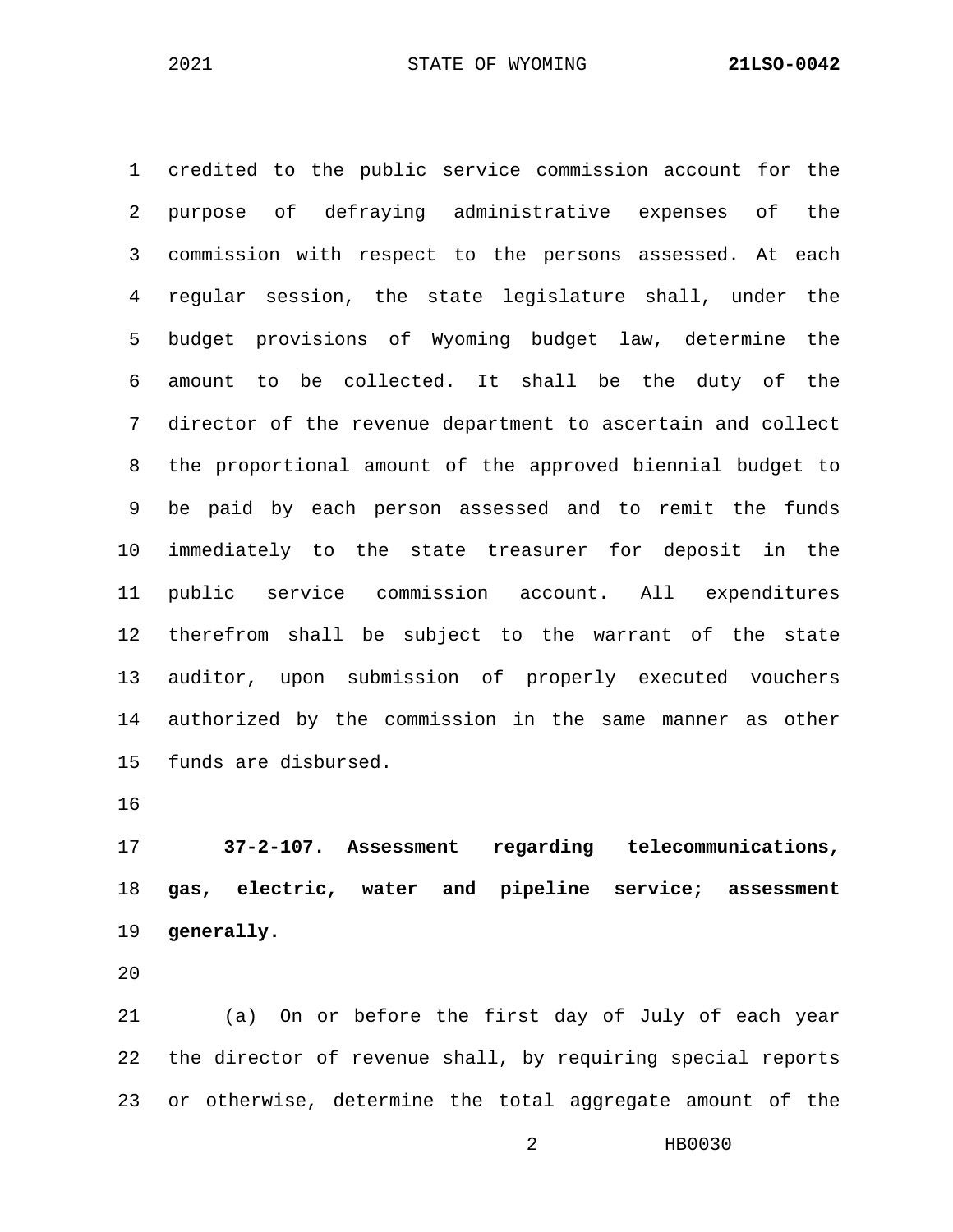1 gross Wyoming intrastate retail revenues of all public 2 utilities, entities utilizing public utility facilities in 3 the state to furnish retail utility commodities or services 4 to the public, and providers of telecommunication services, 5 except motor carriers, and those utilities exempted under 6 W.S. 37-2-108, for the preceding calendar year. He The 7 director shall then determine the ratio that one-half (1/2) 8 of the total authorized budgeted amount for the biennium is 9 to the total aggregate gross retail Wyoming intrastate 10 operating revenues. The resulting percentage factor shall 11 then be applied to the annual intrastate gross retail 12 operating revenues of each of such persons for the 13 preceding calendar year and the result shall be the 14 assessment of each such person for the ensuing budget 15 fiscal year. However, the assessment rate against the 16 persons for any one (1) year shall not exceed .0030 17 three-thousandths (.003) of the gross Wyoming intrastate 18 retail revenues of the persons unless the assessment of 19 three-thousandths (.003) is insufficient to produce the 20 amount to be collected. If the amount to be collected 21 exceeds the amount produced by the application of the 22 percentage factor to the gross Wyoming intrastate retail 23 revenue of the persons, an additional assessment sufficient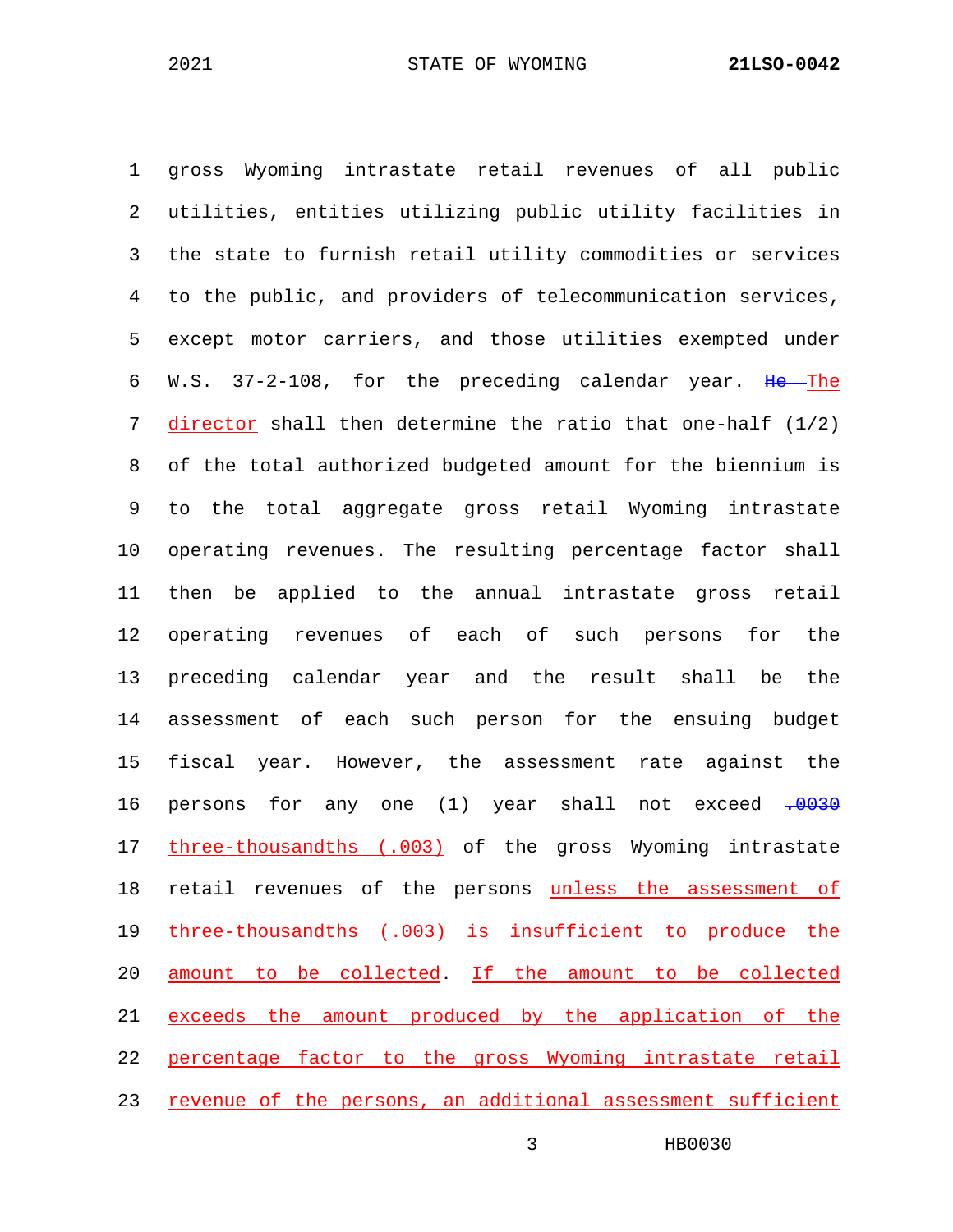| 1       | to produce the amount to be collected but not to exceed                      |
|---------|------------------------------------------------------------------------------|
| 2       | two-thousandths (.002) shall be made against those persons                   |
| 3       | defined as public utilities in W.S. $37-1-101(a)(vi)(C)$ , (D)               |
| 4       | or (G) but not cooperative utilities exempt from retail                      |
| 5       | rate regulation. By the first day of August the director of                  |
| 6       | the revenue department shall assess the persons, and                         |
| 7       | one-half $(1/2)$ of the assessed fees shall be paid to $\frac{h\pm m}{h}$    |
| 8       | the director by the persons on or before the first day of                    |
| 9       | October and one-half $(1/2)$ of the fees shall be paid to $\frac{h\pm m}{h}$ |
| $10 \,$ | the director by the persons on or before the first day of                    |
| 11      | April in the ensuing year. The director, of the revenue                      |
| 12      | department, in computing the percentage upon which fees for                  |
| 13      | the first fiscal year of the ensuing biennium shall be                       |
| 14      | based, shall deduct any unexpended balance in the                            |
| 15      | commission's account, less an amount equal to the total of                   |
| 16      | all properly authorized outstanding accounts payable, from                   |
| 17      | one-half $(1/2)$ the total authorized budgeted amount for the                |
| 18      | biennium, and the resultant figure shall be used instead of                  |
| 19      | the one-half $(1/2)$ of the total authorized budgeted amount                 |
| 20      | for the biennium, as above provided. Any unexpended balance                  |
| 21      | in the commission's account shall not lapse at the end of                    |
| 22      | the fiscal period. "Intrastate gross retail operating                        |
| 23      | revenues" as used in this section shall mean intrastate                      |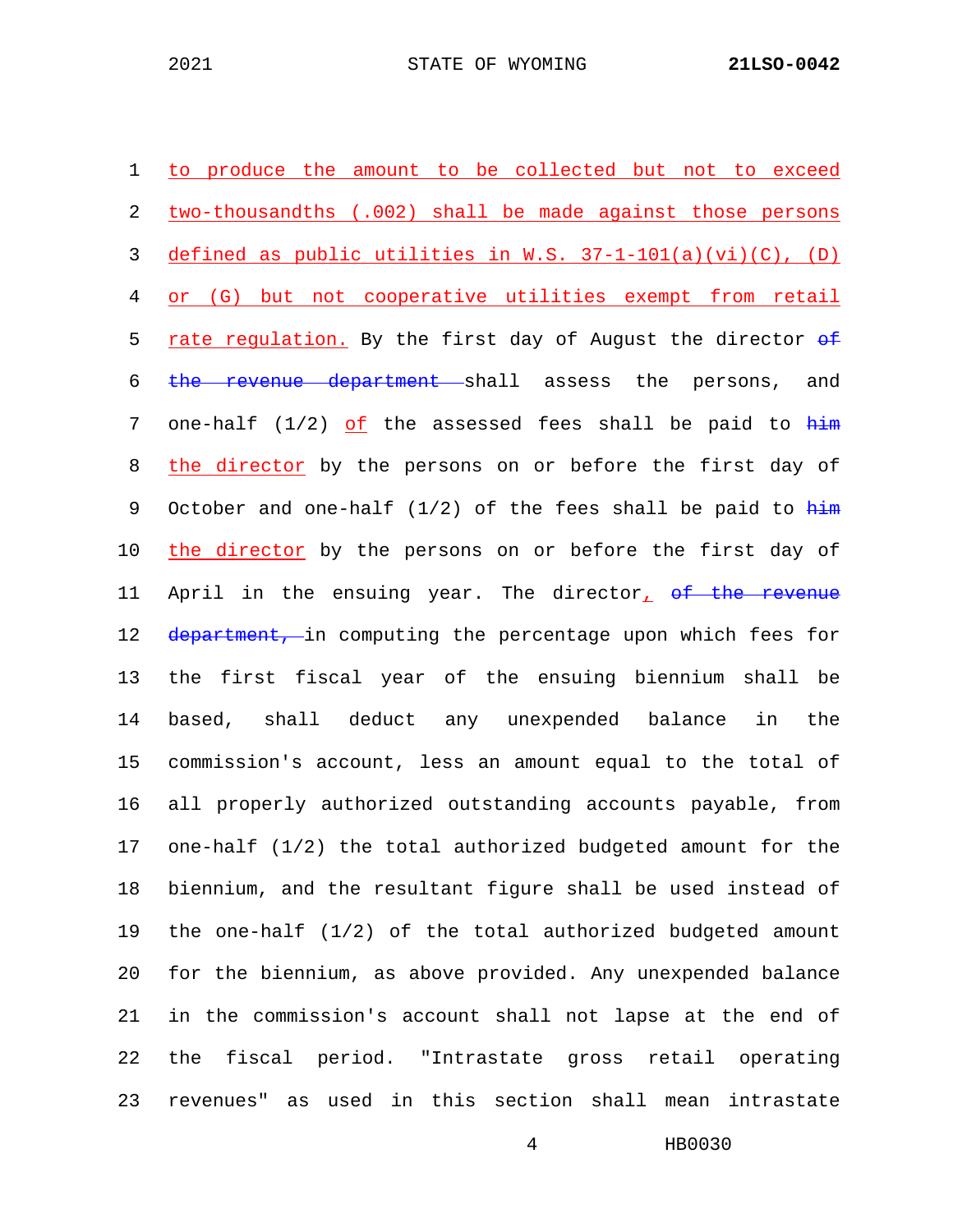2021 STATE OF WYOMING **21LSO-0042**

1 gross revenues derived from the provision of 2 telecommunications, gas, electric, water and pipeline 3 service offered for final consumption and not for resale. 4 5 **37-2-133. Exemption for purchase of coal fired**  6 **generation facilities that would otherwise have been**  7 **retired; public utility purchase requirements; conditions**  8 **for exemption.** 9 10 (g) If an electric utility purchases electricity from 11 the owner of an otherwise retiring coal fired electric 12 generation facility for the benefit of an eligible retail 13 customer, the utility serving that eligible retail customer 14 shall purchase the electricity at a cost and under terms 15 and conditions that are acceptable to and negotiated 16 between the customer and the owner of the otherwise 17 retiring coal fired electric generation facility. The 18 electric public utility shall pass that cost through to the 19 customer without markup or modification except:

20

21 (i) For the collection of applicable taxes and 22 the appropriate uniform assessment, which shall be 23 collected pursuant to W.S. 37-2-106 through 37-2-109;